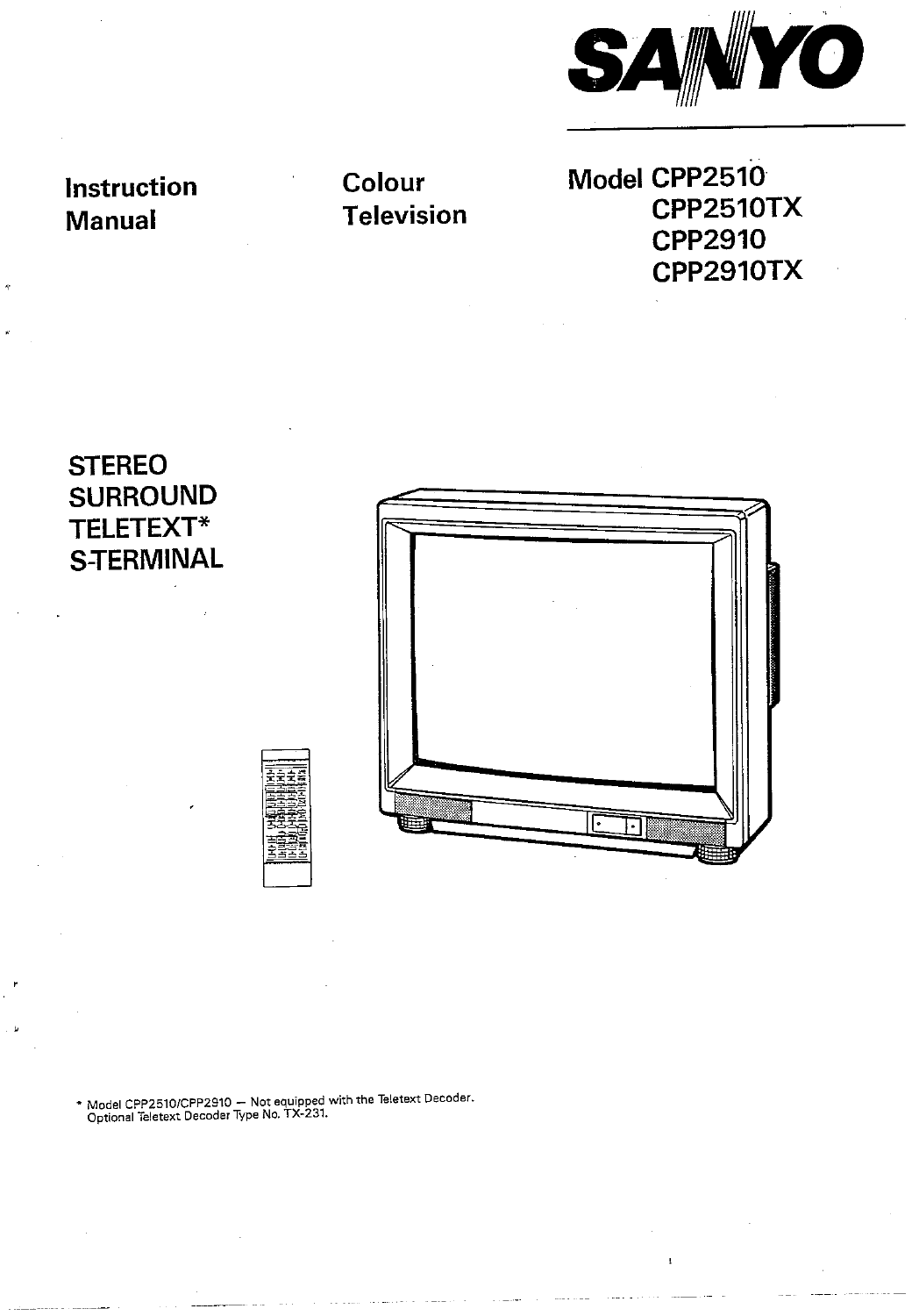# **Introduction**

■ Hi-Fi Stereo Sound Circuit with Surround Circuit.

It's easy to enjoy TV and video sound with the Surround



Surround System<br>The sounds that we hear in a natural listening<br>environment consist of those which reach<br>our ears directly from the sound source, and our east entruy from the sound source, and<br>those which reach us indirectly after being releated off of the floor, walls, and other sur-<br>randing objects. The Survay offers help council system elec-<br>randing produces these di

Where to Place the TV for the best Surround Effect

- Do not place furniture or other objects any closer than 30 cm from the sides of the TV. Placing objects directly next to the sides of the TV will block the sound from the speakers.
- It is a good idea to place the TV in a corner of the room. This allows the walls to serve as reflectors to achieve a greater Surround effect.



- **. This AV Television Allows Free System** Expansion
- S-terminal is provided.
- CENELEC standard 21-pin terminals is provided.
- Two videolaudio inputs and one audio output enable easy VTR connection for tape playback and editing.

## ■ Choose From Two Viewing Angles



Be careful not to over-adjust and cause the TV to tip over forward.

# **Electric Mains**

The **TV** receiver is manufactured to utilize an AC VOLTAGE SOURCE of 240 Volts, 50Hz.

#### Safety Precaution

When the TV receiver is not to be used for an extended period of time, it is advisable to disconnect the AC power cord from the AC outlet.

# **WARNING**

To prevent fire or shock hazard, do not expose the unit to rain or moisture.

High voltages are used in the operation of this TV set.

Do not remove the back from your set. Refer servicing to qualified service personnel.

# **Aerial Connection**

Connect the cable with a plug from a UHF (or VHF) aerial to the 1r aerial socket on the cabinet back.



**0** For all aerial circuit problems please consult your local dealer.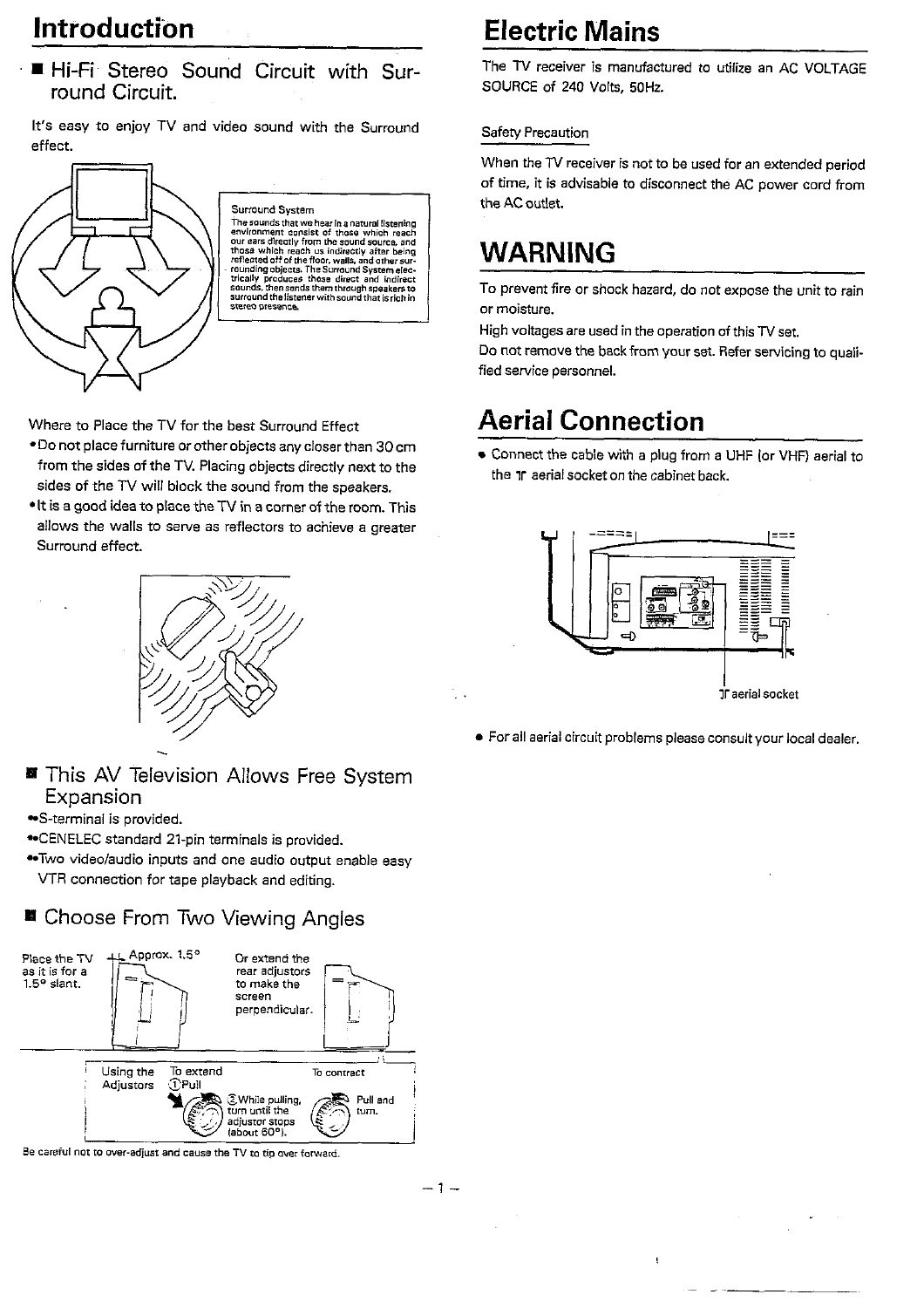

## **D** peration of the Receiver

1

Press the Power ON/OFF button **(B)** on the remote control the standby mode, the standby and power indicator illuminates more brightly than during the power-ON mode. The remaining time for AUTO SHUT OFF is displayed on

Press this button **and** to turn of the unit for short periods the screen. of the time.

#### To turn on the TV from the standby mode:



'To cut off the mains power completely:

3 ... 29, VCR1, VCR2, VCR3, 1, 2, 3 ...<br>3 ... 29, VCR1, VCR2, VCR3, 1, 2, 3 ...<br>off position, if the power failure occurs while view-<br>previous station. off position, if the power failure occurs while view-<sup>I</sup>ing.

### $\dot{\mathbf{z}}$  witching on/off  $\mathbf{z}$

This TV set incorporates the AUTO SHUT OFF function. Press Mains ON/OFF switch  $\bullet$ . **Even if the TV** is left on after you have gone to sleep, the TV set changes to the standby mode within **10** minutes : To turn off the **W:** after a!! broadcasts have ended.

# transmitter, and the TV changes to the standby mode. During Note: AUTO SHUT OFF also functions for the AV mode even<br>the standby mode, the standby and power indicator illumi-<br>when there is no signal being transmitted.



Press the right side  $(+)$  of the programme selector  $\bigcirc$  of the Fress the Mains ON/OFF switch  $\bigcirc$ .

 $-2-$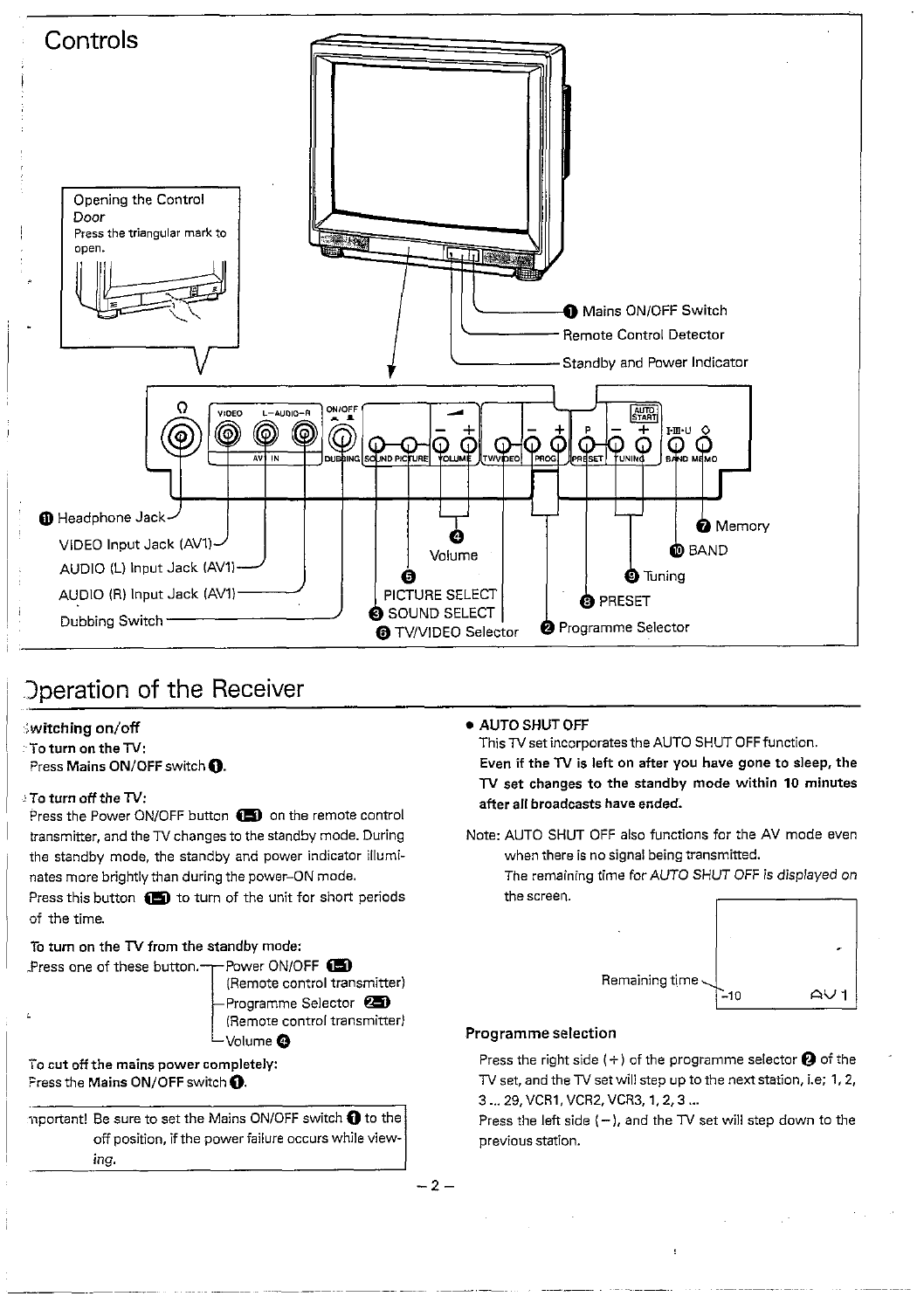# (Operation of the Receiver)

#### Sound adjustments

- To adjust the sound volume:
- Press + or-volume **0** button.



- To adjust the bass, treble, balance and the depth of surround effect:
- Select the control function by pressing SOUND SELECT@ button.
	- Each time SOUND SELECT@ button is pressed, the control function changes as follows:



[2] Adjust the bass, treble, balance or the depth of surround effect by pressing Volume @ button.

#### Picture adjustments

- $\overline{11}$  Select the picture control function by pressing PICTURE SELECT **@** button.
	- **Each time PICTURE SELECT @ button is pressed, the** control function changes as follows:



**E** Adjust the colour intensity, brightness, contrast video tone or fine tuning by pressing Volume @ button.

#### **G.... TV/VIDEO Selector**

To watch the television programmes leave this switch in the TV mode. When this switch is set to the VIDEO mode you can enjoy the playback from the VCR or other AV equipment connected to the AV input terminals.

Each time the TV/VIDEO Selector @ is pressed, the AV position changes as follows:



#### $\bullet$ **....** Memory  $\diamondsuit$

This function lets you store the settings (for colour, brightness, contrast, video tone, sound volume, bass, treble, balance and Surround effect) in memory for both picture and the sound. Simply adjust the picture and sound as desired. then press the Memory  $\Diamond$  **O** button. To recall these levels from memory, press the Normalization  $\rightarrow \leftarrow \bullet$  button on the remote control unit.



#### **Q**.... Headphone Jack  $\Omega$

Insert the headphones plug into this jack to listen to either stereo or monaural sound via a headphones set.

Note: No sound will be heard from the speakers when the headphones plug is connected to this **jack.**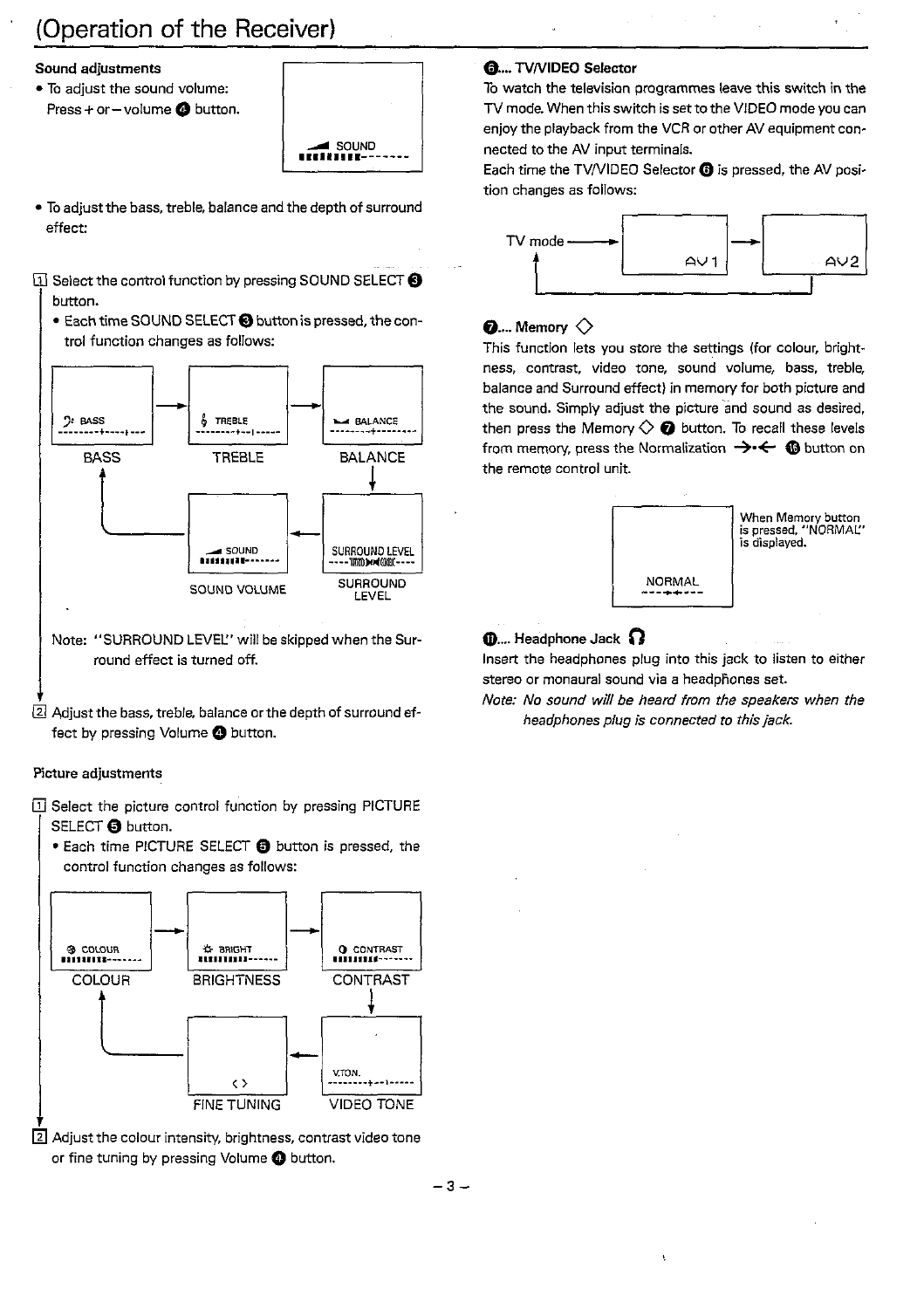

Main ON/OFF switch of the TV set must be in "ON" position before remote control operation is possible. Joint transmitter towards the TV set, then press the appropriate function button for the following controls.

#### **69** .... Power ON/OFF  $\circlearrowleft$

Press this button to switch TV set on. To switch TV set off, press again.

#### 25 .... Programme selection

- **a** e.g. To select programme number 17, press "1." button and then press "7" button  $\left( \frac{1}{2} \right)$  within five seconds. To select programme number 27, press **"2-"** button and then press "7" button  $\Box$  within five seconds.
- You can select any desired programme number directly from standby mode.
	- e.g. To directly select programme number 2 from standby mode, press the "2" button. The set is then switched on, and the picture of programme number 2 appears.
		- To directly select programme number 16 from standby mode, press the "I-" button (after which the Standby and Power indicator flashes), then press the "6" button. The set is then switched on, and thepicture of programme number 16 appears.

#### Picture adjustments

**0** To adjust the colour intensity: Press@ (Colour) button. **)∜**<br>Press <mark>A</mark> or ▼ volume ❹ button.



 $\bullet$  To adjust the brightness: Press **-0.** (Brightness) button. J. Press **▲** or ▼ volume button.



**0** To adjust the picture contrast: Press  $\bigcirc$  (Contrast) button. J. Press **A** or V volume button. I **0** CONTRAST



-4-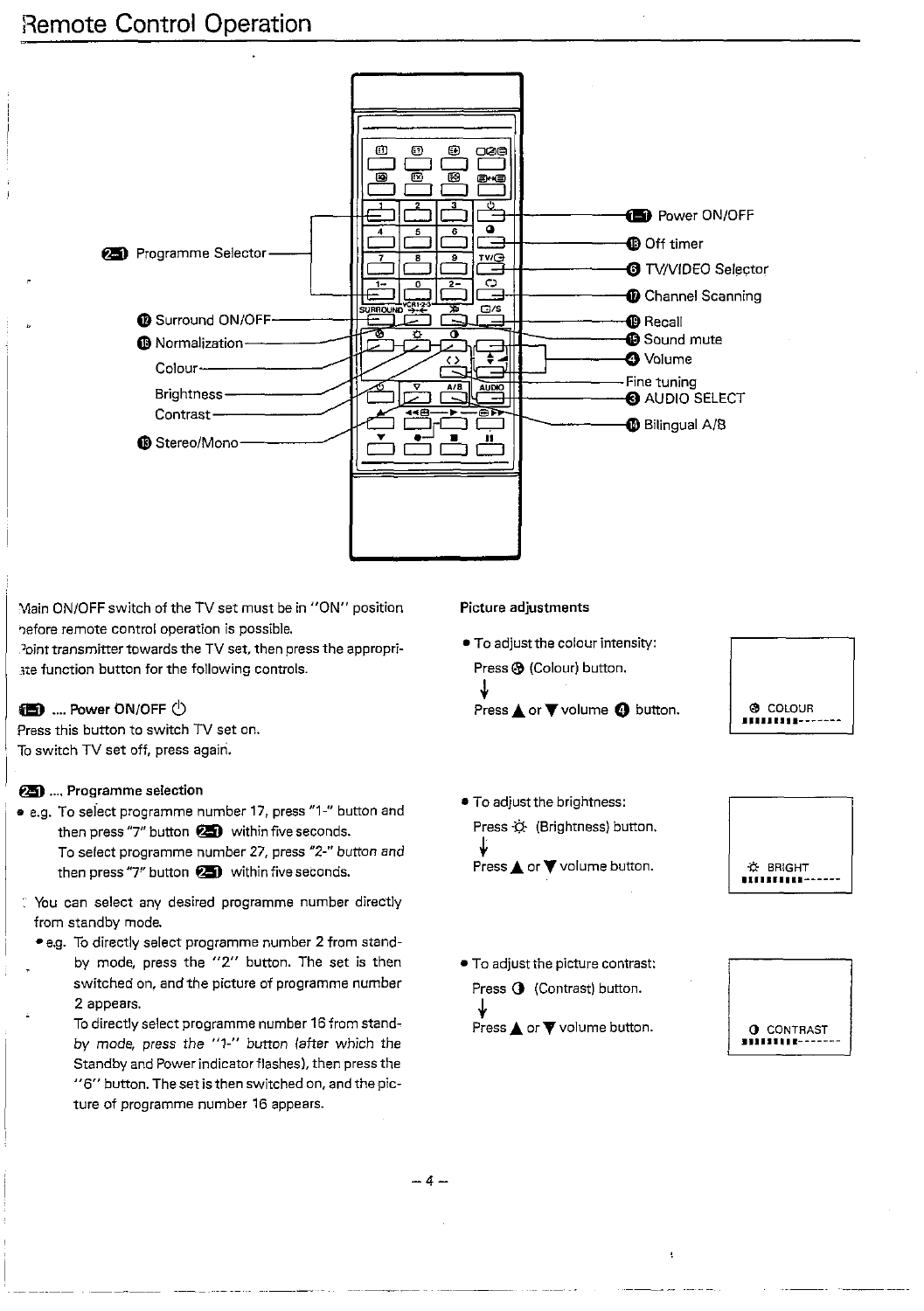# (Remote Control Operation)



```
Press \langle \rangle (Fine tuning) button.
(y<br>Press ▲ or ▼ volume button.
```


- Note: Normally fine tuning is not required forthis TV. However,
	- quency. in some case (such as radio interference) picture may become more clear by detuning from the best tuned fre-

In such case, you can use this fine tuning to eliminate some interference beat pattern.

#### Sound adjustments

To adjust the sound volume:

**Pund adjustments<br>To adjust the sound volume:<br>Press ▲ (up) or ▼ (down)** volume **O** button.



To adjust the bass, treble, balance and the depth of surround effect:

11 Select the control function by pressing AUDIO SELECT <sup>8</sup> button.

● Each time AUDIO SELECT <sup>3</sup> button is pressed, the control function changes as follows;



- Note: "SURROUND LEVEL" will be skipped when the surround effet is turned off.
- 4 2 Adjust the bass, treble, balance or the depth of surround effect by pressing Volume **0** button.

### @... Surround ON/OFF

To enjoy the surround effect, press the Surround ON/OFF @ button.

To cancel the effect, press this button again.



### $\mathbf{\Phi}$ ... Stereo/Mono  $\nabla$

• When receiving the stereo broadcast, **FILINED** is displayed. If the sound of a stereo broadcast is not clear due to interference or poor reception, select the MONO position by pressing this button.

第二章 第二章

In the AV mode, select either STEREO or MONO to match the stereo or monaural condition of the audio signal coming from an external source, eg. **a** VCR, A. V. equipment, or other component by pressing Stereo/Mono Switch.



### @... Bilingual AIB

When receiving the bilingual broadcast, MAIN (A) is dis-<br>played.

You can select the main or sub language with this button.



In the AV mode, each time Bilingual A/B button is pressed, the audio channel changes as follows:

LEFT  $(A) \rightarrow R \mid G \mid T \mid (B)$ 

#### $\mathbf{\Phi}$ .... Sound mute  $\chi$

Should you wish to mute the sound (e.g. While talking on the telephone), press this button once. To switch the sound back on, press it again.



#### **(B... Normalization →←**

Press this button to recall the picture and sound settings which you stored using the Memory  $\diamondsuit$ **a** button.



#### $\omega$ .... Channel Scanning  $\circlearrowright$

Press Channel Scanning button  $\bigcirc$  to search for a programme. The channel positions are automatically scanned, and the channel scanning will stop at the position where it began. To stop at the position you want, press this button again.



 $-5-$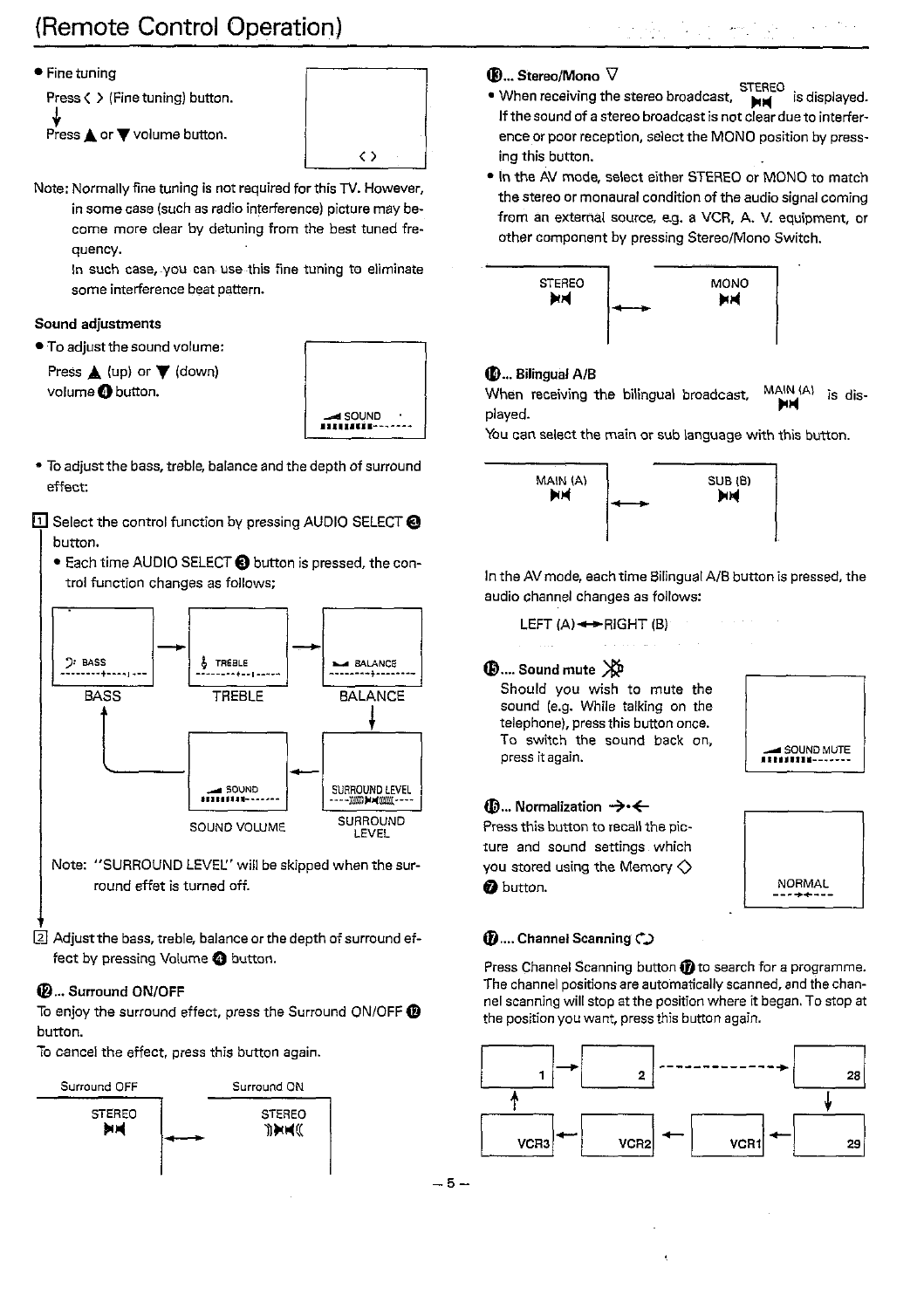## $\mathbf 0$  .... Off timer  $\mathbf 0$

After a set time has elapsed, the power of the TV receiver is switched off automatically.

\* Each time Off timer button (D is pressed, the set time changes as follows:



With the off timer being set and the channel display reset, the remaining time is displayed by pressing the off timer button again.

When the button is pressed again within three seconds after the button was first pressed in above manner, the time is set to an uppertime which is most close to the remaining time.

- , Just one minute before switching off, "-01" and programme number you are watching are displayed on the screen.
- The timer setting will be cancelled if the power is switched off.

**D**.... Recall  $\begin{bmatrix} . . . \end{bmatrix}$  /S<br>To display the on-screen indications, press this button. The display disappears after five seconds.



Note: When this button is pressed for more than 2 seconds, The following is displayed and the unit enters SELF DEMO mode. This mode is for use in storefront demonstrations.

It has no effect on TV operation.



- $\bullet$  To cancel the SELF DEMO mode, press the Recall  $\Box$  /S  $\bullet$ button once again.
- $\bullet$  If the Memory  $\Diamond$  **@** button is pressed in the SELF DEMO mode, the self-demonstration wiil begin. You can also cancel the SELF DEMO mode midway through play by pressing the Recall  $\Box$  /S  $\Box$  button.

#### VCR USE

Note: This remote control transmitter has been designed especially to be used in conjunction with selected SANYO VCR's.

Some SANYO VCR's may have their own functions, so please refer to the individual instruction booklet when using this remote control with SANYO VCR's to ensure compatibility.



#### POWER ONIOFF BUTTON

Use to turn VCR power on and off.

#### PLAY BUTTON

Use to playback the tape.

#### STOP BU7TON

Use to stop the movement of the tape.

#### **FAST/CUE**

Use to advance the tape at fast speed, or in order to playback the tape at fast speed.

#### **REWIND/REVIEW**

Use to rewind the tape, or in order to playback the tape in reverse at fast speed.

#### PAUSE/STILL

Use to temporarily stop (Pause) the tape when recording, or in order to see a still image during playback.

#### CH UP DOWN  $\blacktriangle/\blacktriangledown$

Use to change the programming position for the VCR.

#### **RECORD**

Use to record on the tape.

Press and hold down the RECORD button, then press the PLAY button.

#### Battery Installation (Remote Control Transmitter)

1 Remove the battery cover by sliding.

- $\boxed{2}$  install two "AA" 1.5 volt batteries so that the "+" and "-" marks on the batteries match the " $+$ " and " $-$ " marks inside the unit.
- 3 Close the battery cover.

- . ~ ~ . -~

Note: Replace the batteries when the TV set is showing the following symptoms:

Operation is unsteady or erratic, sometimes the TV set does not work with transmitter. Discharged batteries may leak and damage the unit. The normal life of batter-  $-6-$  ies should be from nine to ten months.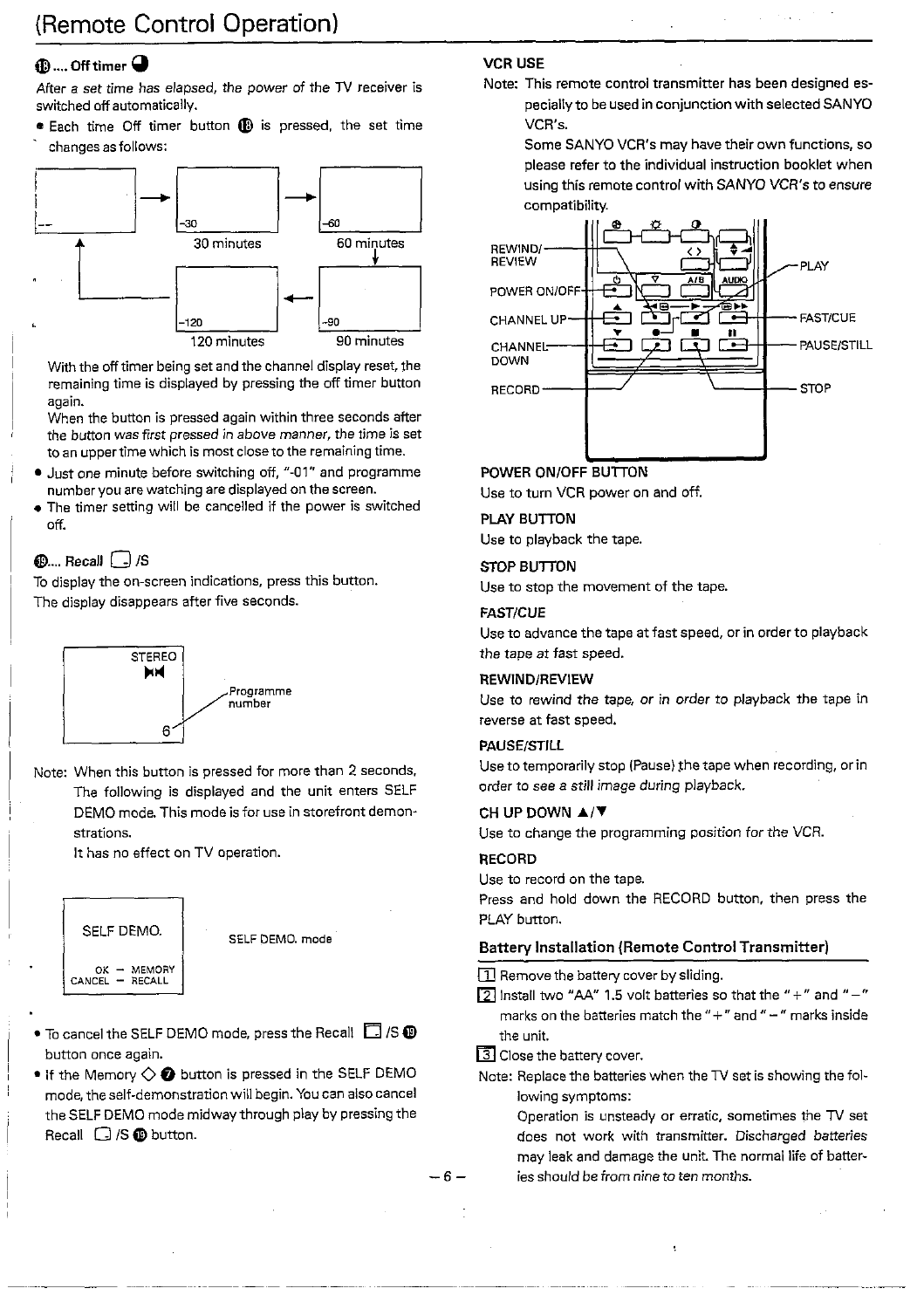# Pre-Setting of Stations Up to 32 broadcast stations in your reception area can be stored in the electronic memory.

There are two ways of presetting as follows:

Automatic presetting  $-$  the basic way

All receivable channels are automatically tuned in and memorized in consecutive program positions.

Note: Programme position 1 to 29 can be automatically preset. VCR1, VCR2 and VCR3 positions cannot be automatiocally preset.

### Manual presetting

Use to preset a receivable channel in any desired program position, e.g. the position with the same number as the channel.

### / Automatic presetting

- 1. Select any programme position from 1 to 29. (Automatic presetting is not possible from the VCR1, VCR2 or VCR3 position.)
- 2. Press PRESET @ button.





**U: UHF band** 

3. Press TUNING  $(+)$   $\bigcirc$  button.



The channels are preset in consecutive postions beginning from the program position "I".

After all available channels (position 1 to 29) have been preset, the unit returns to the postion "1".

Note: To cancel automatic presetting midway, press the Recall  $\Box$  /S  $\Box$  button.

#### Manual presetting

1. Press PRESET @ button.







3. Press the programme selector **@ or**  $\circled{2}$  to select the desired programme position.





 $1 V<sub>L</sub>$ 



4. Press BAND the channel band.





When BAND selector is pressed, the frequency will be set to the lowest frequency in the set band.

- Channels band VL, VH and U are for the following channel groups.
	- Band I VHF Low Channels 0. 1. 2. **3.** 4, <sup>5</sup> Band Ill VHF High Channels 5A. 6, 7, 8. 9, 10, 11 Band U UHF Channels 28 to 69

- 5. Press and hold Tuning  $\bigoplus$  (+) or
	- $(-)$  button until the desired station appears.













- 7. Repeat steps 3 to 6 for other desired channels.
- 8. Press PRESET **@** or **Q** /S<br>(Recall) **@** button. This completes the presetting.





 $\frac{1}{2}$ ,  $\frac{1}{2}$  Memory Copy This TV tuning system has

another advanced feature called "memory copy".

For example, if you wish to copy the TV channel in the programme position "2" into the programme position "6":

- 1. Select the programme position "2".
- 2. Press PRESET @ button.
- 3. Press PRESET **0** button once again.
- 4. Press "6" button of the programme selector  $\overline{20}$ .<br>5. Press  $\diamondsuit$  (Memory) button **@**.
- 
- 6. Press PRESET **@** or  $\Box$  /S (Recall) button **@.**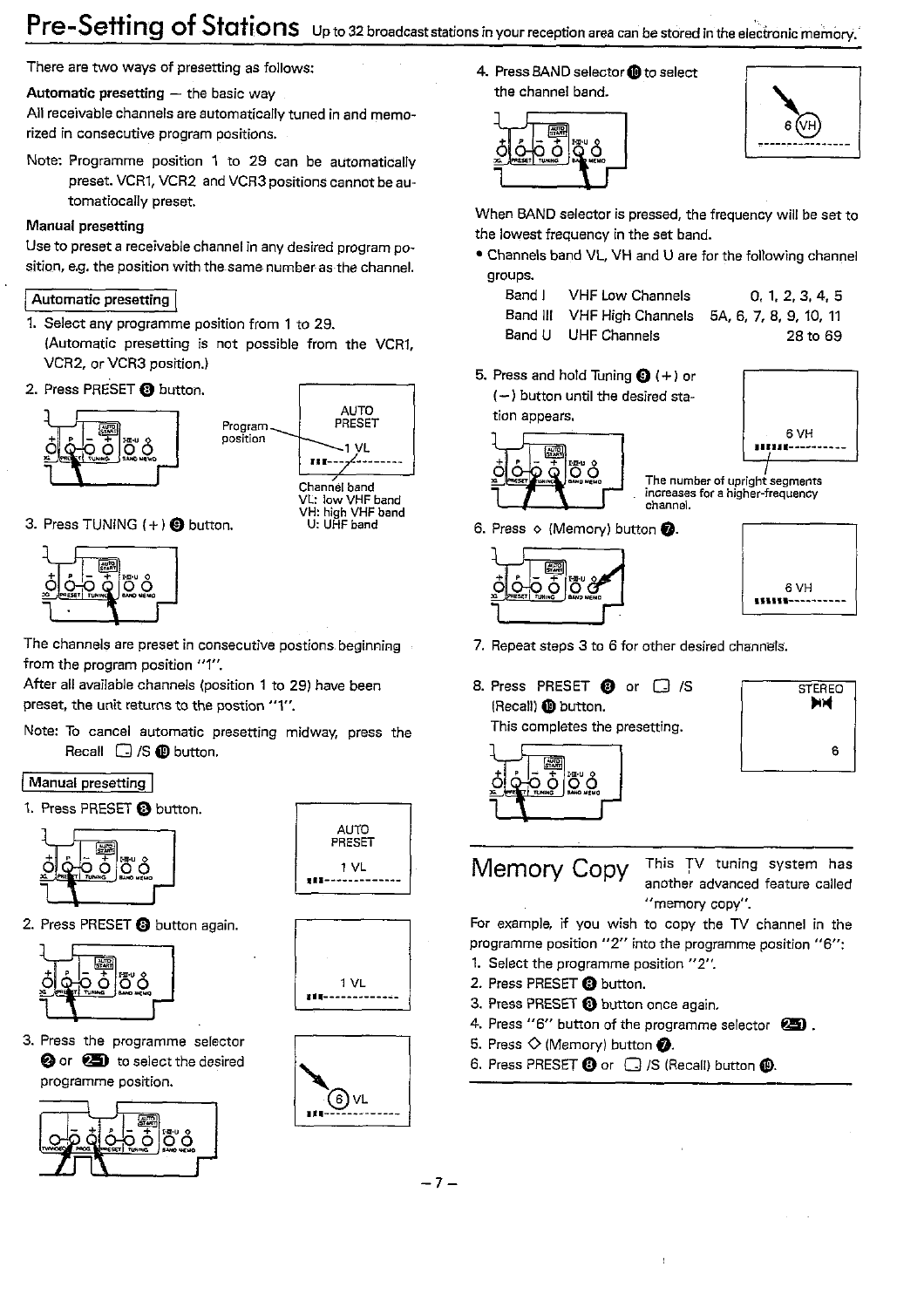#### **Inserting Channels**

The following example shows how to insert Channel-D of programme position "4" into programme position "2".



- 1. Select programme position "4" (Channel-D).
- 2. Press PRESET @ button.
- 3. Press PRESET @ button once again.
- 4. Press "2" button of the Programme Selector  $\Box$ ).



- 5. Press and hold down the TV/VIDEO selector  $\bigcirc$ , then press
- the  $(+)$  Programme Selector **@**.<br>6. Press the PRESET **@** or Recall  $\Box$  /S **@** button.
- Channel-D of programme position "4" is now inserted into programme position "2".
- In this exampie, the channels from Channel-B (programme position "2") onward will be shifted successively into the next highest programme position.



Note: You cannot insert a channel which would cause the channel in programme position "29" to shift to a higher programme position. You also cannot insert channels into the VCR1, VCR2, or VCR3 position. When the above procedure is done, the position indicators will flash in red.

#### Deleting Channels

The following example shows how to delete Channel-8 from programme position "2".



- 1. Select programme position "2" (Channel-El.
- 2. Press PRESET @ button.
- 3. Press PRESET @ button once again.



- **4.** Press and hold down the TVIVIDEO selector@, then press the  $(-)$  Programme Selector  $\bigotimes$ .
- 5. Press PRESET @ or  $\Box$  /S (Recall) @ button.
	- Channel-8 of programme position "2" is now deleted.
	- =In this example, the channels from Channel-8 (programme position "2") onward will be shifted successively into the next lowest programme position.



Note: Channel deletion is not possible in the VCR1, VCR2, or VCR3 position.

When the above procedure is done, the position indicator (VCR1, VCR2, or VCR3) will flash in red.

 $-8-$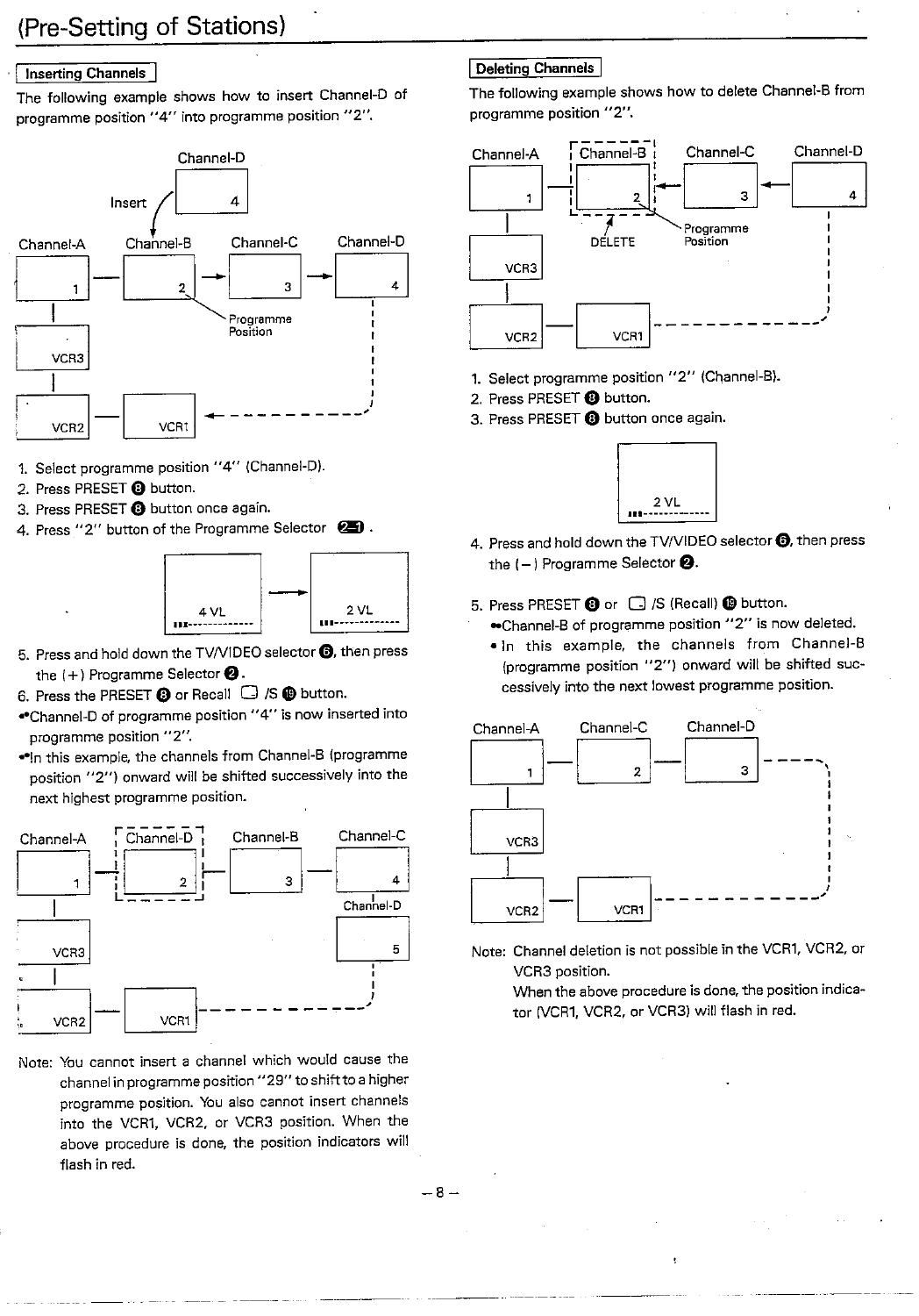**TELETEXT USE** <sup>•</sup> Automatically adjust for displays in English, German, Swedish, French and **Interact Prench and** <br>**TELETEXT USE** <sup>•</sup> Italian in accordance with the television broadcast signals.



#### ■ Switching to the Teletext Mode

Press the TV/MIX/TEXT button, then the screen changes as follows:



#### **Page Selection**

When teletext mode is first selected, the index page (p. 100) is automatically obtained. The requested page is obtained by simply pressing three number buttons in sequence. For example, if you wish to look at page <mark>151, pressing the num-</mark><br>ber, (1), (5) and (1) in turn.

As each command is accepted, the page number at the lefthand end of the header will be built up, digit by digit, until it is complete.

After the final entry has been registered, rolling page numhers are presented until the requested page is received. As soon as the two groups of numbers coincide, the information contained on page 151 appears.

Other pages of the same service can be obtained in this manner, using the appropriate number.

Model CPP2510/CPP2910-Not equipped with the Teletext Decoder. It is not necessary to go back to the index page each time; (Optional Teletext Decoder Type NO. TX-231.) within any one service you can change direct from one page to another. After a new page has been entered, the previous page is displayed until the new page is received. On reception of the new page, the roiling page number stops, showing the requested page number.

> Note: if the new page is a NEWSFLASH or SUBTITLE page, the television video is automatically turned on, and the newsflash or subtitle is displayed in a box within the picture. Conversely, if the old page was a newsflash or subtitle page, and new page is not, then the picture is turned off.

f P1 TELETEXT PlOO Wed 16 Aug 18:48:22 1 <sup>T</sup>\ P15 TELETEXT PlOO Wed **16** Aug 18:48:24 <sup>T</sup>\ PI51 TELETEXT P144 Wed 16 Aug 18:48:27

#### VIEWING TV WHILE SEARCHING FOR A PAGE

In some cases it can take some time to look for a page. In the interval you can view TV by pressing the CANCEL button. When the page arrives, the page number will appear on the normal TV picture. Press TV/MIX/TEXT button to display the page.

Note: When you press the CANCEL button, the green " $>$ " mark is displayed at the top right of the screen. Whilst this **"7"** mark is displayed you can not select another TV



#### **R** Sub-coded page access

For Teletext information which is longer than one page it may take some time for the automatic changing of sub pages to reach the sub page you require. It is possible, however, to enter the sub-page you require and then continue watching the normal television picture until the correct subpage is reached.

- A. Select the required page using the page selection button.
- **B.** Press the TIME/SUB button. The sub code digits "----" will be displayed in the top left of the screen.
- C. Enter the desired sub-page number. For example, if you select sub-page 10 you must press  $0, 0, 1$  and  $0$  button.
- D. Press the CANCEL to return to normal television programme.

When the correct sub-page is reached the page number will appear on the normal television picture.

- E. Press the TVIMiXrrEXT button to display the stored page.
- F. To clearthe sub-coded page you must enter a new page number, or the TIME/SUB button.
- Note: It is not possible to select another television station during a sub-page access operation.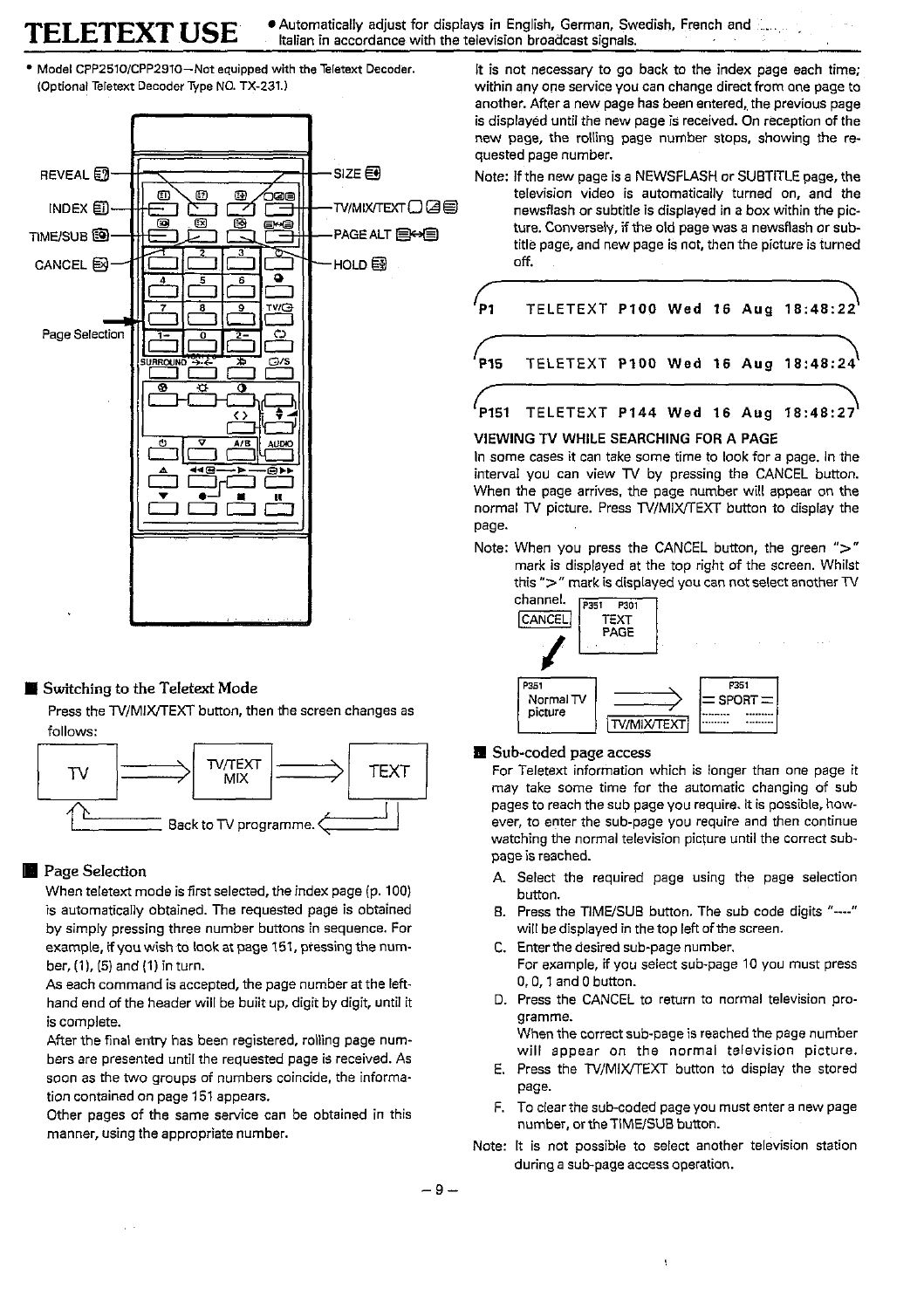# (TELETEXT USE)

## Page Alternate **B**

Press the Page Alternate **BOS** button and the TV set will alternately select the previous page and the present page. For example, now you are watching "page 300" but you watched "page 200" previously. If you press the Page Alter-



#### **<sup>s</sup>**Updated **Pages**

There are pages which are updated as events progress, such as sports results, news reports and traffic information. If you have selected one of the above pages from the list of contents and you want to view television but still be kept informed about the other events, press the CANCEL button. The page will disappear and the TV station which will broadcast this will appear in the screen. **As** soon as this page is updated, the page number will appear on the normal TV picture. To display the updated page on the screen press the TV/MIX/TEXT button. The page will disappear when the CANCEL button is pressed again.

Note: It is not possible to select another TV station during

an UPDATE. You should first switch back to TV re ception by pressing the TV/MIX/TEXT button. You can, however, change both the picture and sound settings.



#### ■ HOLD *国*

Some pages contain more information than can be displayed on the screen simultaneously and are therefore subdivided into a series of two or more sub-pages. The first sub-page of a series of foursub-pages, for example, has the indication 1/4 displayed at the top right of the screen (below the time).

These sub-pages are 'rotated', that is, each sub-page is displayed for a certain time (determined by the broadcasting authorities) before being replaced by the next sub-page. If it is desired to halt this rotation and retains a particular sub-

- page, the HOLD button should be pressed. The word HOLD then appear on the top of the screen.
- This command stops the reception of teletext data and can be used to prevent the updating of pages whenever required.

Normal operation is restored by pressing the HOLD button again orentering a new page number.

**'HOLD** TELETEXT PI73 **Wed** 16 **Aug** 10:56:05' **114** 

## **Large Characters (SIZE)** 国

Normally small characters are used in teletext mode, but in some circumstances the 'doubleheight' facility may be useful; when the viewer is some distance from the receiver, for example. Either the top or bottom half of the display can be expanded by pressing the SIZE button. When this button is pressed for the first time, the top half of the display is expanded. If it is pressed once again, the bottom half of the display is expanded.

To return the display to normal-sized characters, this button should be pressed again.

If television mode is selected while large characters are being displayed, small characters will be displayed when the system is next returned to teletext mode.



### INDEX  $\Xi$

When this button is pressed in teletext mode, several teletext functions are reset: the page memory is cleared, the command Time Page ON (T. PAGE) is cancelled, and the teletext decoder is set up to display the index page (P100).

#### **REVEAL**  $\bm{\mathbb{E}}$

Some pages have part of the display concealed: a quiz page with concealed answers, for example. The command REVEAL displays the concealed text as long as REVEAL button remains depressed.



 $-10-$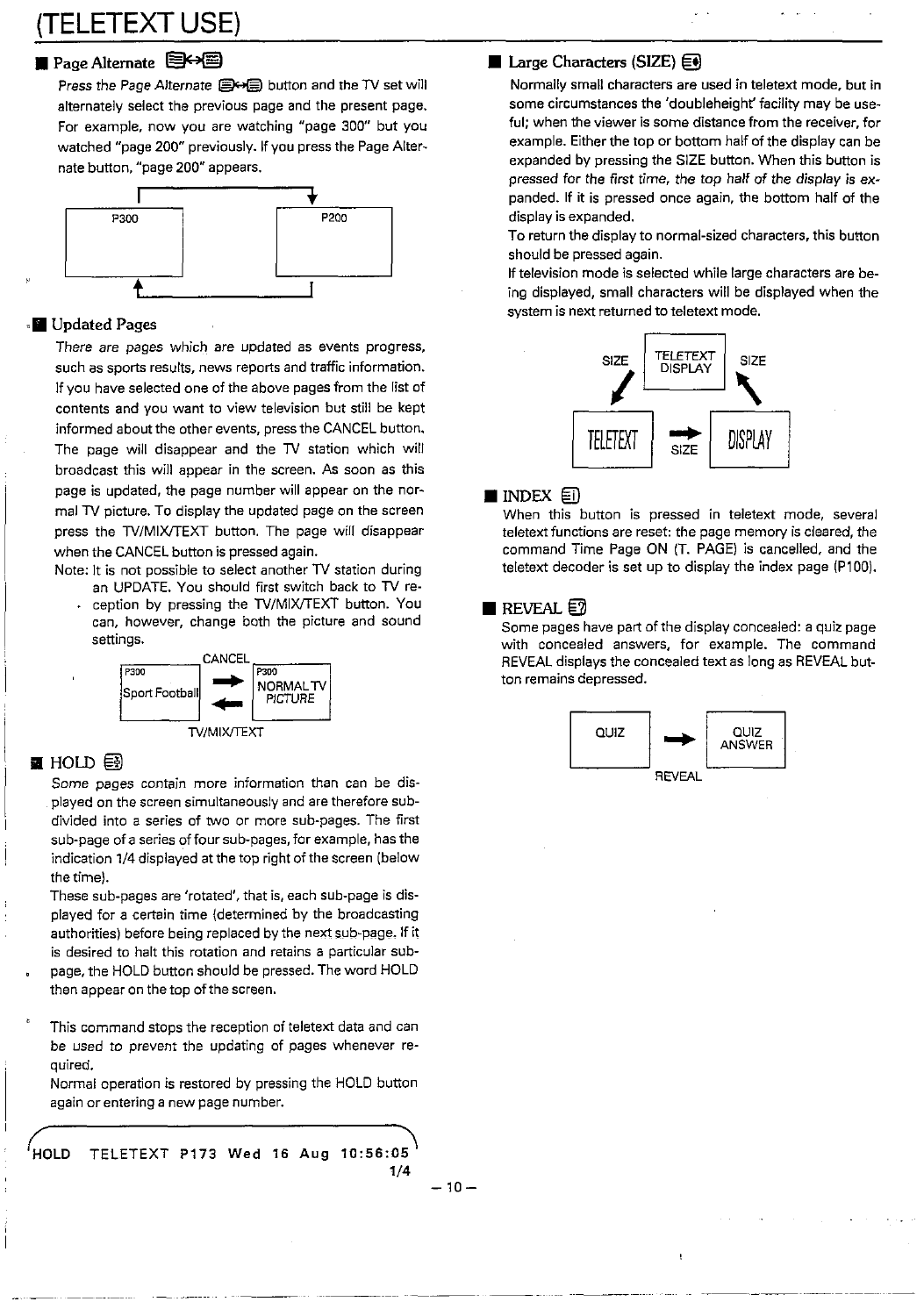# ETEXT USE)

## **Time Coded Pages (TIME/SUB) EQ**

Time coding enables the viewer to put into store a specific page of information ready for viewing at a pre-determined time.

### IMPORTANT NOTE

With present transmissions this facility is limited to the 'Alarm Clock' pages. Please refer to the transmitted index for the appropriate page number.

The required page is selected in the usual manner and then the command T. PAGE (Time Page On) is entered. The time that the requested page should be received is then entered on the screen using the number keys two digits for hours and two digits for minutes. using the **24** hour clock system. The character **7'** precedes the time digits to indicate that a time code and not the actual code is being displayed, also the four digits flash. After the time code has been entered rolling page numbers are presented. The cancel button is then pressed and the receiver reverts to picture. When the pre-set time is reached the page number will appear in the top left corner of the screen and the data can be seen by pressing cancel again. To clear the time code from the T.V. memory, press TIME/SUB @ button again. (Time Page Off).

it is important to remember that once the time coding has been set and the text cancelled pressing any buttons on the handset other than the Brightness, Colour, Volume and Mute may upset the pre-set time.

#### **TIME**

If the time is required while a programme is being viewed press the TIME/SUB @ button.

Providing that the channel being viewed is also transmitting teletext, the time will appear at the top righthand of the screen for five seconds. The digits displayed represent hours/ minuteslseconds.

18:05:47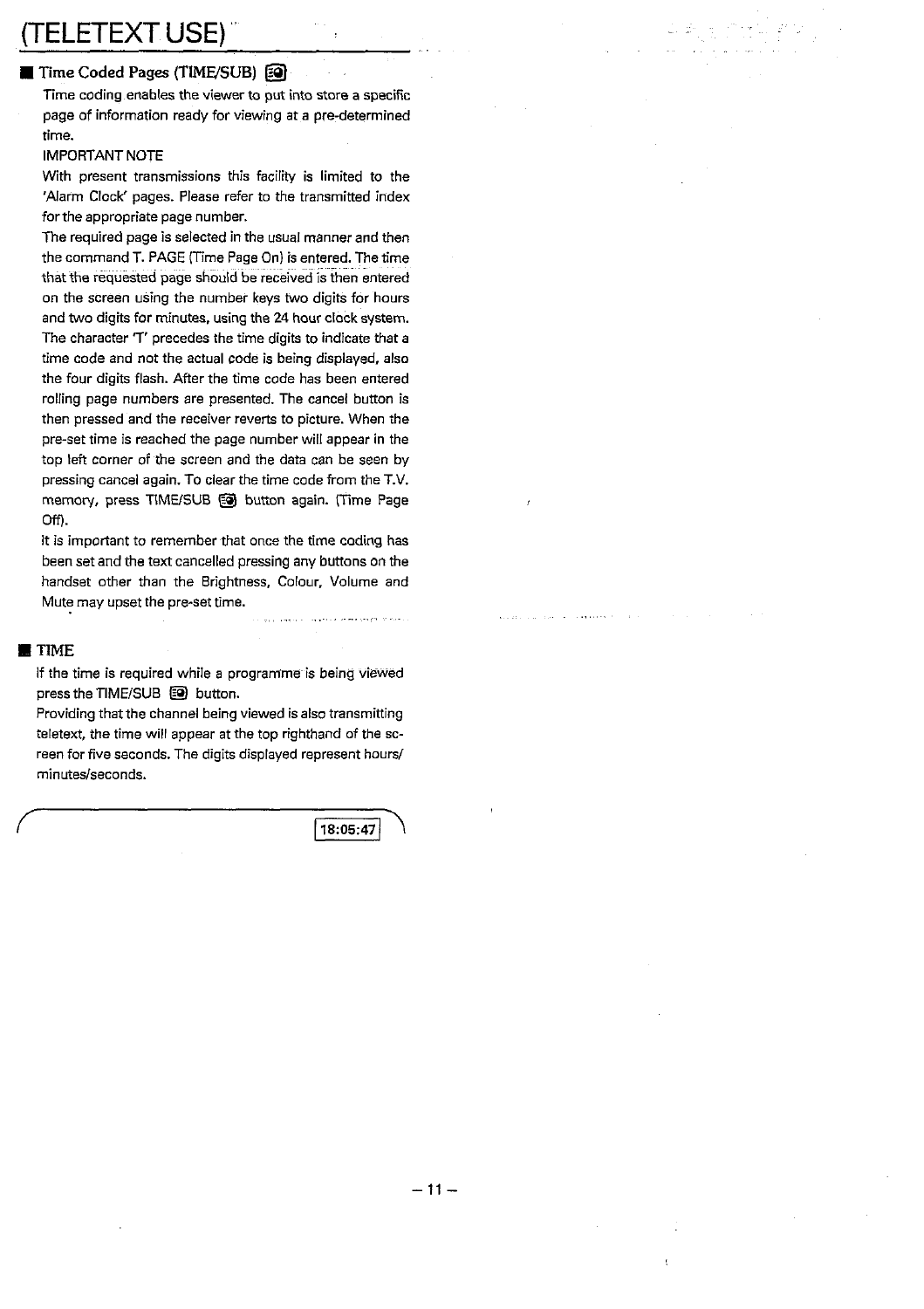# CONNECTING OTHER EQUIPMENT

## Connecting to the AV2 Input Jack

Connect to the video and audio outputs of a VTR, video disc player, etc. Tapes and discs can be played back.



 $\cdot$  the audio signal from the VCR is stereo, be sure to connect  $\cdot$ the right and left channels to the respective right and left Audio-in terminals.

If the external audio signal is a monaural one, connect it to the left terminal of Audio-in. Then select the monaural mode and the audio channel in the TV set with the remote control Stereo/Mono button **(B** or Bilingual A/B button **(B)**. Mini-component stereos, etc.

S-VHS VCR is designed with a highly advanced techniques. So the visual quality of S-VHS VCR is better than the other popular VHS VCR.

S-VHS VCR can be enjoyed by using S-terminal.



## ■ Audio Monitor Out Connection

More powerful sound can be enjoyed by using your audio apparatus.

Connect the audio signal source from audio-monitor-out terminal to the line-in or aux terminal of the audio apparatus.



All sound volume can be controlled using the TV's re-

- Audio recording is also possible using this terminal.<br>With this connection method
- you can enjoy Surround<br>sound using the speakers of ound using the speakers of<br>our audio apparatus and the V speakers.



#### External Speaker Connection S-VHS VCR Connections. (REAR PANELI



You can also enjoy Surround sound through connected external speakers.

 $\ddot{\cdot}$ 

 $-12-$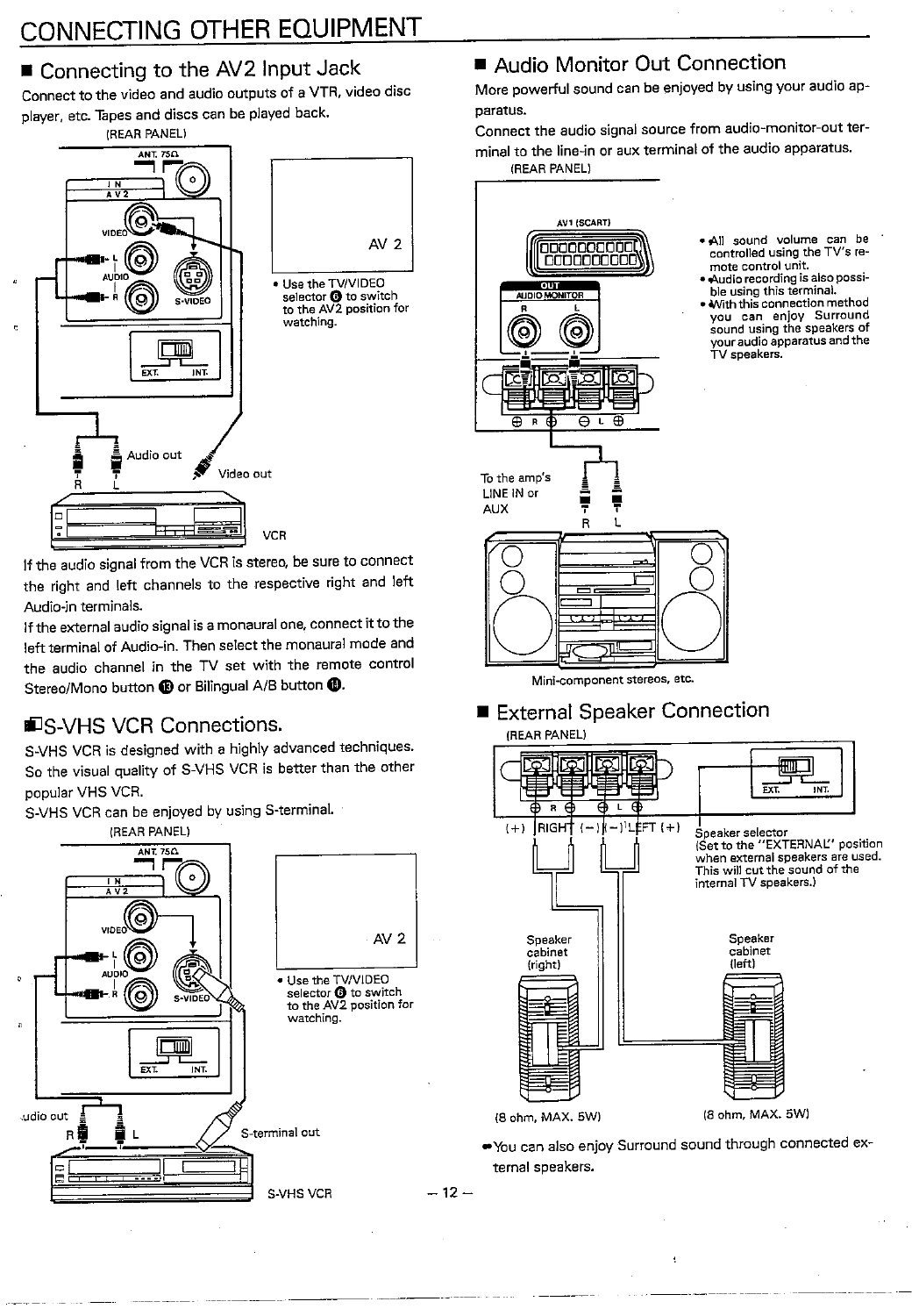## ■ Connecting to the Front Panel AV1 Input Jack

It is convenient to use the AV1 input jack on the front panel for equipment that is often connected and disconnected.

ITV front panel terminals)



## Video Dubbing

The AV1 input jack on the front panel is bridged with 21-pin terminal on the rear panel, so you can connect two VCRs, one to the front panel and one to the rear panel, and dub tapes while monitoring them on the TV screen.

#### \ **IV** front panel terminals)



 $-13-$ 

The image can be monitored on the TV screen as soon as dubbing begins. Use the TV/VIDEO selector @ to switch to the AV1 position for watching. Adjustments to the TV picture or sound volume will have no effect on the dubbing operation.



## Use of the 21-pin Terminal

A personal computer, VCR, Video disc player or other AV apparatus can be connected to the 21-pin socket on the rear panel of the TV set.



When the 21-pin terminal is used for connection of video equipment, audio equipment or a personal computer, note the following points.

#### $\boxed{\mathbf{A}}$  Use of video equipment

For playback of VCR'tapes or video discs, use equipment which has an 8-pin input function signal. When equipment which does not have this function signal is used, press TV/VIDEO Selector @ to select "AV1" mode.

When equipment which has this function signal is used, the TV set is automatically switched to "AV1" mode, and the remotecontrol transmitter cannot be used for TV/VIDEO switch.

For VCR recording, the presence or absence of the function signal has no effect.

#### **B** Use of personal computer

The personal computer must be the type which has an 8-pin function signal and a 16-pin fast signal (TV/RGB switching).

When using the RGB input signal from a personal computer etc., which is not equipped with the control signals (pin-8 and pin-16), as described below, you mast set and select the RGB position for personal computer use.

#### 'Setting the RGB Position\*

1. Select "VCR3" position.



 $RGB ON \rightarrow MEMONY$ <br>RGB OFF  $\rightarrow$  RECALL

2. Press and hold Recall  $\Box$  /S RGB MODE THESE AND THE CHANNEL TO THE RGB MODE<br> **@** button for more than 2 VCR3 + RGB seconds. <u>seconds</u><br>Blank video cassette RGB ON → MEMORY<br>RGB ON → MEMORY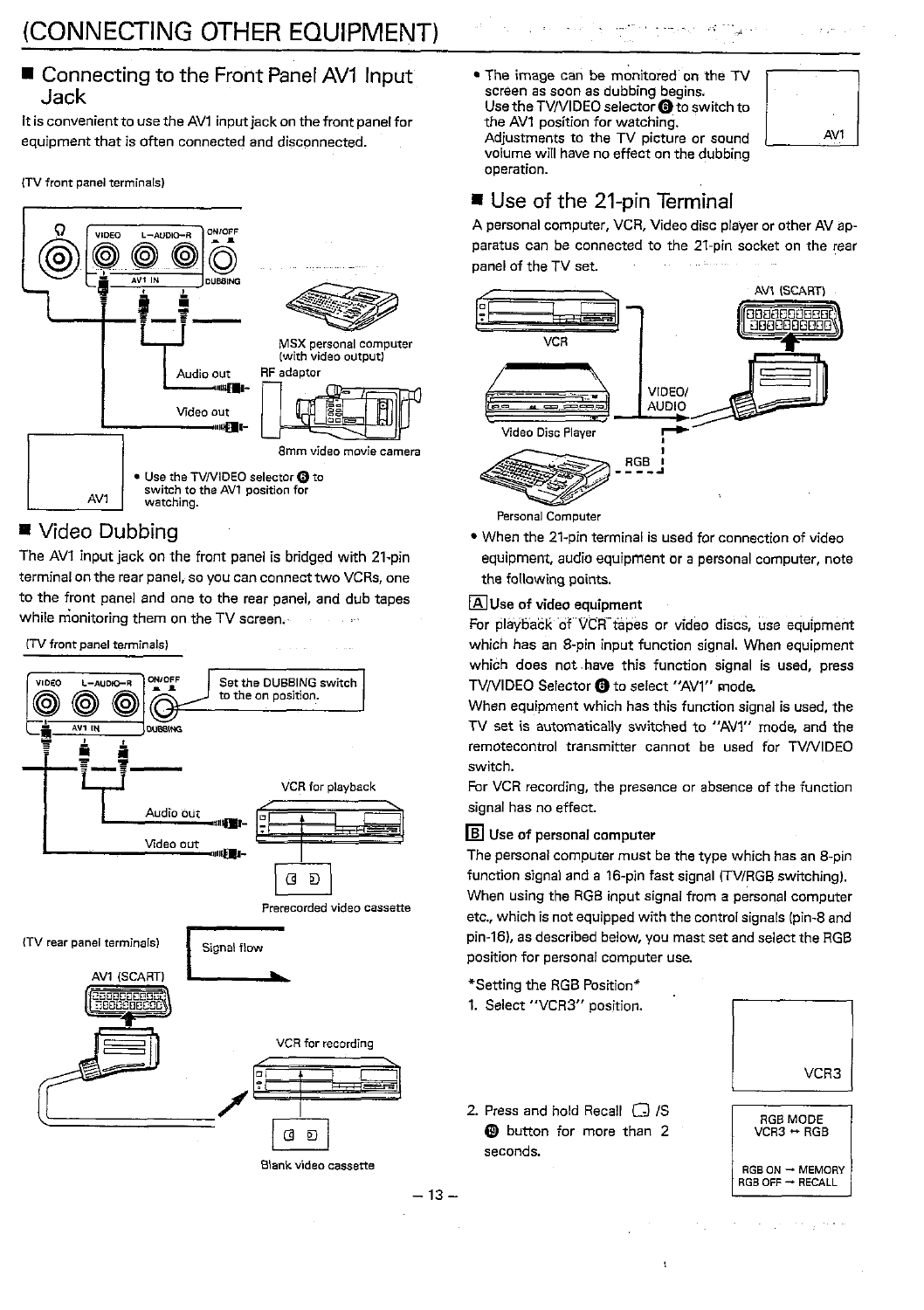# (CONNECTING OTHER EQUIPMENT) Specifications

3. Press Memory  $\diamond$  **D** button of the TV set.

\*Cancelling the RGB Position\*  $\Big|$  -10 RGB

1. Select "RGB" position.

2. Press and hold Recall  $\Box$  /S  $\circledR$  button for more than 2 seconds.

3. Press Recall  $\Box$  /S  $\Box$  button once again.

The specification of the 21-pin connector is **as** foilowr:



| Pin No.     | Signal                                                         |                           |
|-------------|----------------------------------------------------------------|---------------------------|
| 1           | Audio output (right channel)                                   | 0.5 Vrms/upper 1 kohm     |
| 2           | Audio input (right channel)                                    | 0.5 Vrms/upper 10 kohm    |
| 3           | Audio output (left channel)                                    | 0.5 Vrms/under 1 kohm     |
| 4           | Earth (audio)                                                  |                           |
|             | Earth (blue)                                                   |                           |
| 5<br>6<br>7 | Audio input (left channel)                                     | 0.5 Vrms/upper 10 kohm    |
|             | Blue (B) input                                                 | 0.7 Vp-p/75 ohm           |
| 8           | Function switching (video in/ext.) L: $0 - 2V$ , H: $10 - 12V$ |                           |
| 9           | Earth (green)                                                  |                           |
| 10          |                                                                |                           |
| 11          | Green (G) input                                                | 0.7 Vp-p/75 ohm           |
| 12          |                                                                |                           |
| 13          | Earth (red)                                                    |                           |
| 14          | Earth                                                          |                           |
| 15          | Red (R) input                                                  | 0.7 Vp-p/75 ohm           |
| 16          | Fast blanking                                                  | $L: 0 - 0.4V$ , H: 1 - 3V |
| 17          | Earth (video)                                                  |                           |
| 18          | Earth                                                          |                           |
| 19          | Video/sync output                                              | -1 Vp-p/75 ohm            |
| 20          | Video/sync input                                               | 1 Vp-p/75 ohm             |
| 21          | Earth (case)                                                   |                           |

## ■ AV Connection to the Aerial Socket

The A.V. apparatus can also be connected to the aerial socket of your TV receiver. In this case, it is advisable to select the "VCR1", "VCR2" or "VCR3" position for the best picture by pressing "0" key of the programme selector.

Each time "0" key is pressed, VCR Position changes as , follows:



I

- Note: VCR Position is specially designed for the playback of the AV equipments. The picture of the VCR playbacking may be distorted in other position.
- For further details concerning this connection and adjustment, refer to the operating instructions for the AV equipment.  $-14 -$

| EQUIPMENT)               | <b>Specifications</b>  |                                              |  |
|--------------------------|------------------------|----------------------------------------------|--|
| €t.                      | Power source           | AC 240 Volts, 50 Hz.                         |  |
| <b>STEREO</b>            | Television system      | B/G                                          |  |
| ))mm((                   | Colour system          | PAL                                          |  |
| <b>RGB</b><br>$-10$      | Channel coverage       | VHF: 0-11, 5A<br>UHF: 28-69                  |  |
| for more than 2 seconds. | Aerial input impedance | 75 ohms                                      |  |
| in.                      | Picture Tube           | CPP2510<br>CPP2910<br>CPP2510TX<br>CPP2910T) |  |

| CPP2510<br><b>CPP2510TX</b>                                  | CPP2910<br>CPP2910TX                                         |
|--------------------------------------------------------------|--------------------------------------------------------------|
| 59cm diagonal<br>(useful screen)<br>110 degree<br>deflection | 68cm diagonal<br>(useful screen)<br>110 degree<br>deflection |

Audio output (Peak music power output)

| CPP2510<br>CPP2510TX | CPP2910<br>CPP2910TX |
|----------------------|----------------------|
| $10W + 10W$          | $15W + 15W$          |

Ext. terminals Video input:

- $\bullet$  Phono jack  $\times$  2 (1.0 Vp-p, 75 ohm)
- S-terminal x 1 (DIN 4-pin, separate Y/C signal input)

Audio input:

Phono jack IRIL) **x** 2 (436 mVrms, more than 40K ohm)

Audio output (Audio Monitor Out):

- Phono jack (R/L) × 1 (436 mVrms, less than 600 ohm)
- RGB terminal
- CENELEC standard 21-pin terminal External speaker terminals
- 8 ohm, Output max. 5W

|                   | CPP2510<br>CPP2510TX                         | CPP2910<br>CPP2910TX           |
|-------------------|----------------------------------------------|--------------------------------|
| Power consumption | <b>117W</b>                                  | <b>125W</b>                    |
| Dimensions        | $595(W) \times 541(H)$<br>$\times$ 450(D) mm | 682(W) × 600(H)<br>x 495(D) mm |
| Weight            | kα                                           | 40ka                           |

Specifications subject to change without notice.